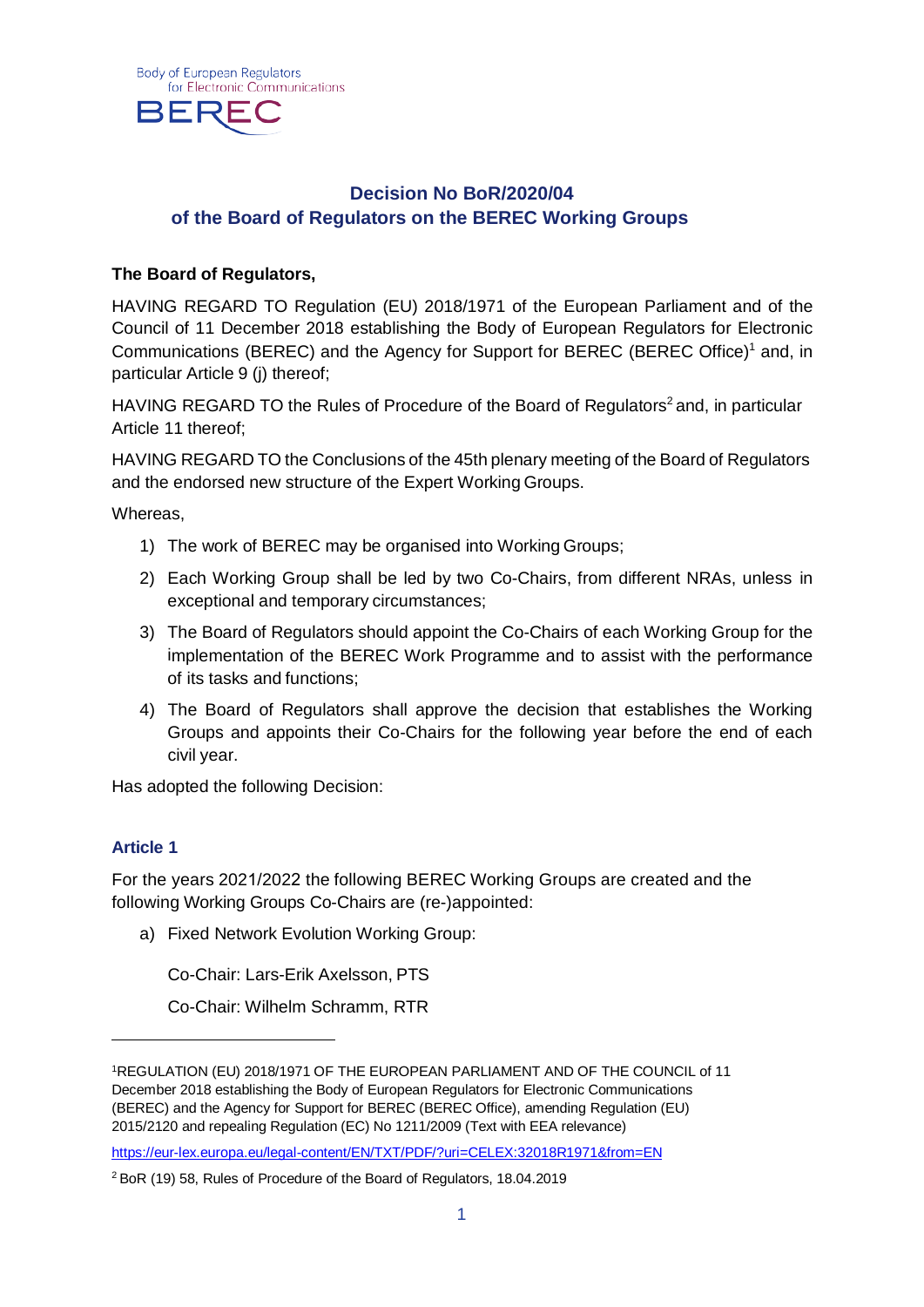# **BERE**

- b) Market and Economic Analysis Working Group: Co-Chair: Chiara Caccinelli, ARCEP Co-Chair: Jorge Infante, CNMC
- c) Open Internet Working Group: Co-Chair: Klaus Nieminen, TRAFICOM Co-Chair: Véronique Ney, ILR
- d) End-User Working Group: Co-Chair: Paolo Lupi, AGCOM Co-Chair: Therese Hourigan, ComReg
- e) Regulatory Framework Working Group: Co-Chair: Antonio de Tommaso, AGCOM Co-Chair: Ervin Kajzinger, NMHH
- f) Remedies Working Group: Co-Chair:Annegret Groebel,BNetzA Co-Chair: Sławomir Olszewski, UKE
- g) Roaming Working Group: Co-Chair: Elisabeth Felber, RTR Co-Chair: Ioanna Choudalaki, EETT
- h) Statistics and Indicators Working Group: Co-Chair: Begoña García Mariñoso, CNMC Co-Chair: Iulia Zaim-Grigore, ANCOM
- i) Wireless Network Evolution Working Group: Co-Chair: Joe Lynch, ComReg Co-Chair: Bo Andersson, PTS
- j) Planning and Future Trends Working Group: Co-Chair: Jean-Marie Mifsud, MCA Co-Chair: Bert Klaassens, ACM